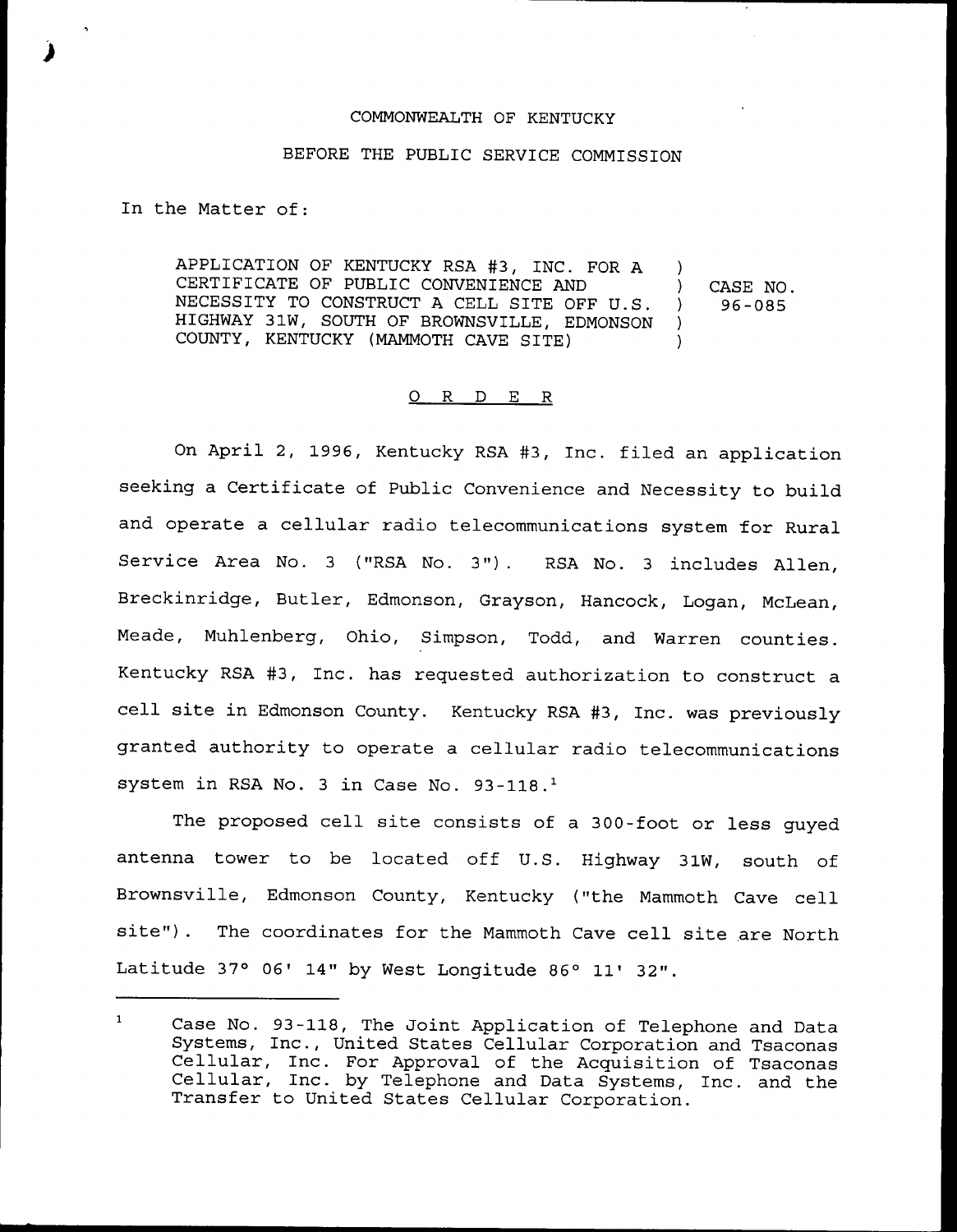Kentucky RSA #3, Inc. has provided information regarding the structure of the tower, safety measures, and antenna design criteria for the Mammoth Cave cell site. Based upon the application, the design of the tower and foundation conforms to applicable nationally recognized building standards, and the plans have been certified by a Registered Professional Engineer.

Pursuant to KRS 100.324(1), the Mammoth Cave cell site's construction is exempt from local zoning ordinances; however, Kentucky RSA 43, Inc. notified the Edmonson County Judge/Executive of the pending construction. Kentucky RSA #3, Inc. filed applications with the Federal Aviation Administration ("FAA") and the Kentucky Airport Zoning Commission ("KAZC") seeking approval for the construction and operation of the Mammoth Cave cell site. On April 9, 1996, Kentucky RSA #3, Inc. filed the FAA's statement that the proposed construction will not exceed FAA obstruction standards and would not be a hazard to air navigation. The KAZC application is pending.

Kentucky RSA 43, Inc. has filed notices verifying that each person who owns property or who resides within 500 feet of the Mammoth Cave cell site has been notified of the pending construction. The notice solicited any comments and informed the property owners or residents of their right to intervene. In addition, notice was posted in a visible location on the proposed site for at least two weeks after Kentucky RSA #3, Inc.'s application was filed. To date, no intervention requests have been received.

 $-2-$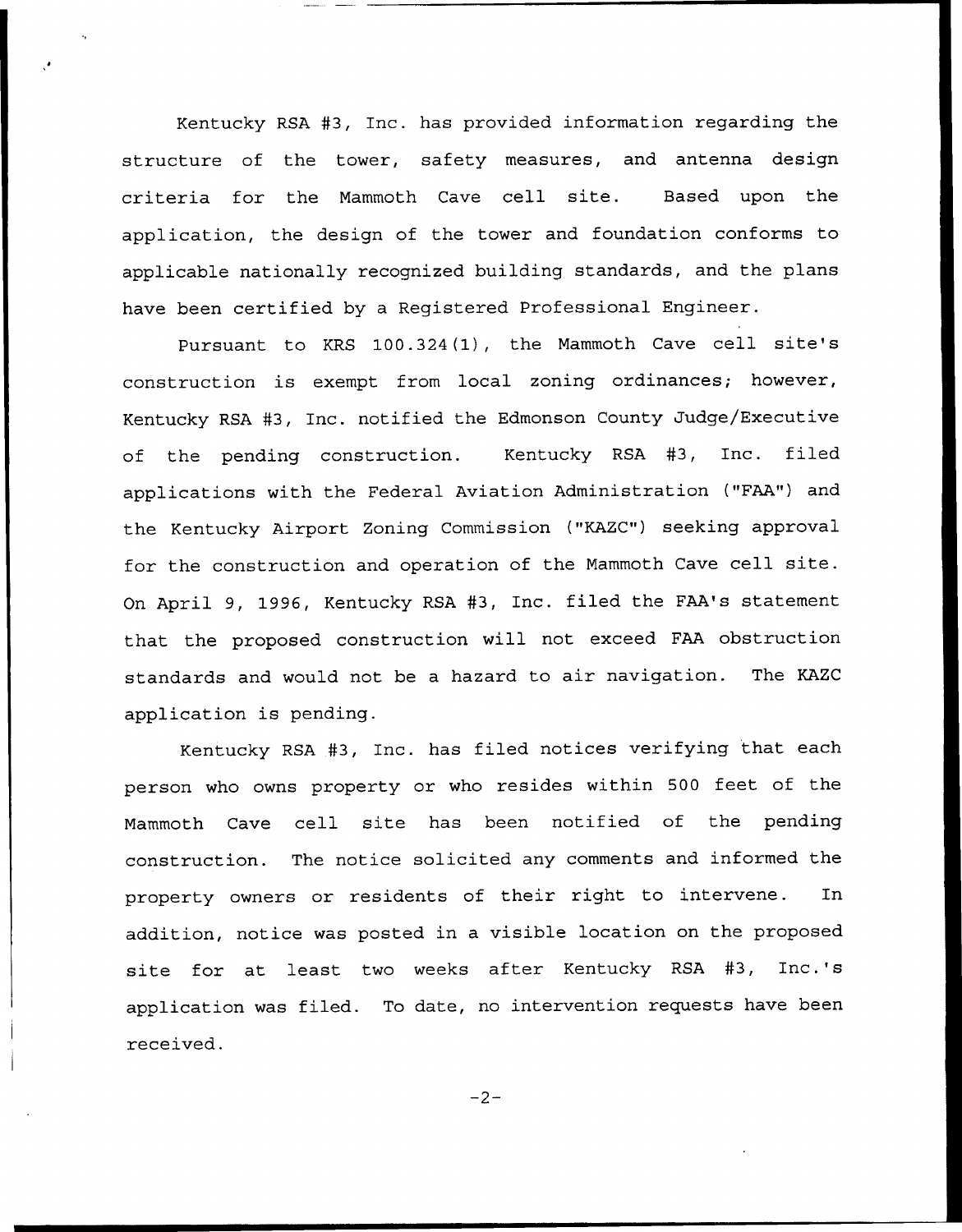Pursuant to KRS 278.280, the Commission is required to determine proper practices to be observed when it finds, upon complaint or on its own motion, that the facilities of any utility subject to its jurisdiction are unreasonable, unsafe, improper, or insufficient. To assist the Commission in its efforts to comply with this mandate, Kentucky RSA #3, Inc. should notify the Commission if it does not use this antenna tower to provide cellular radio telecommunications services in the manner set out in its application and this Order. Upon receipt of such notice, the Commission may, on its own motion, institute proceedings to consider the proper practices, including removal of the unused antenna tower, which should be observed by Kentucky RSA #3, Inc.

The Commission, having considered the evidence of record and being otherwise sufficiently advised, finds that Kentucky RSA #3, Inc. should be granted a Certificate of Public Convenience and Necessity to construct and operate the Mammoth Cave cell site in RSA No. <sup>3</sup> under its previously approved tariff.

IT IS THEREFORE ORDERED that:

1. Kentucky RSA #3, Inc. be and it hereby is granted a Certificate of Public Convenience and Necessity to construct and operate the Mammoth Cave cell site.

2. Kentucky RSA #3, Inc. shall file a copy of the final decision regarding the pending KAZC application for this cell site construction within 10 days of receiving this decision.

3. Kentucky RSA #3, Inc. shall immediately notify the Commission in writing, if, after the antenna tower is built and

 $-3-$